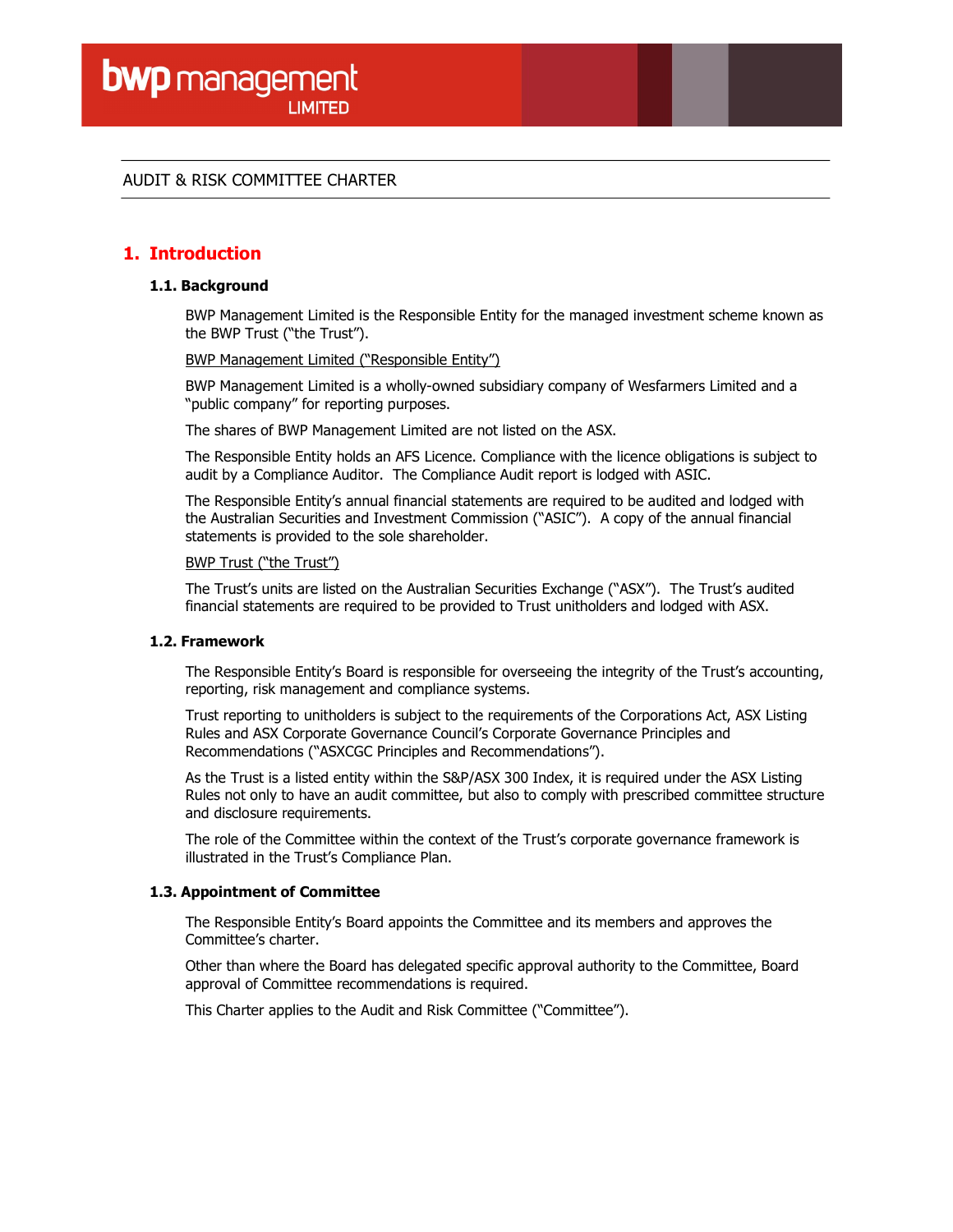# 2. Role and responsibilities

## 2.1. Role of the Committee

The role of the Committee as it relates to the following entities is to:

| <b>BWP Trust</b><br>and<br><b>BWP</b><br><b>Management</b><br>Limited | Assist the Board in fulfilling its corporate governance and oversight<br>responsibilities relating to:                                                             |
|-----------------------------------------------------------------------|--------------------------------------------------------------------------------------------------------------------------------------------------------------------|
|                                                                       | (a) the integrity of the financial reporting                                                                                                                       |
|                                                                       | (b) the effectiveness of the reporting processes and internal control<br>environment                                                                               |
|                                                                       | (c) the effectiveness of the risk management framework, risk management<br>systems and reporting for both financial and non-financial risks                        |
|                                                                       | (d) the external audit functions (and internal audit function where<br>applicable)                                                                                 |
|                                                                       | (e) other matters referred to the Committee from time to time.                                                                                                     |
| <b>BWP</b><br><b>Management</b><br>Limited                            | Assist the Board in fulfilling its corporate governance and oversight<br>responsibilities relating to:                                                             |
|                                                                       | (a) matters that are designated as the responsibility of the Committee in<br>the Compliance Plan                                                                   |
|                                                                       | (b) conditions and reporting obligations relating to its Australian Financial<br>Services Licence (which authorises it to operate a managed investment<br>scheme). |

### 2.2. Committee responsibilities

The Committee's responsibilities include the review of the following matters, and where appropriate, reporting on, and/or making recommendations to the Board with regard to those matters:

| 2.2.1<br><b>External</b><br><b>Reporting</b> | In relation to the Trust and the Responsible Entity:                                                                                                                                                                                                                                                                |
|----------------------------------------------|---------------------------------------------------------------------------------------------------------------------------------------------------------------------------------------------------------------------------------------------------------------------------------------------------------------------|
|                                              | (a) the clarity, adequacy and integrity of the corporate reporting processes<br>and internal controls framework                                                                                                                                                                                                     |
|                                              | (b) whether the financial statements reflect the understanding of the<br>committee members, and otherwise provide a true and fair view, of the<br>financial position and performance of the entity                                                                                                                  |
|                                              | (c) the appropriateness of the accounting policies, judgements or decisions<br>made by management in preparing the financial statements                                                                                                                                                                             |
|                                              | (d) the annual report, directors' report and any report of management<br>which is required by law to accompany any published financial<br>statements (to the extent that such a report discusses the financial<br>position or operating results) of the entity before making a<br>recommendation for Board approval |
|                                              | (e) the extent to which the financial reports are affected by any unusual<br>transactions or events, and how they are disclosed                                                                                                                                                                                     |
|                                              | (f) material audit adjustments and any audit recommendations that have<br>not been adjusted                                                                                                                                                                                                                         |
|                                              | (g) the going concern assumption                                                                                                                                                                                                                                                                                    |
|                                              | (h) the reports from the Compliance Manager to the Board in relation to<br>compliance or non-compliance with the Trust Constitution, the<br>Corporations Act, the Compliance Plan, ASX Listing Rules, laws,                                                                                                         |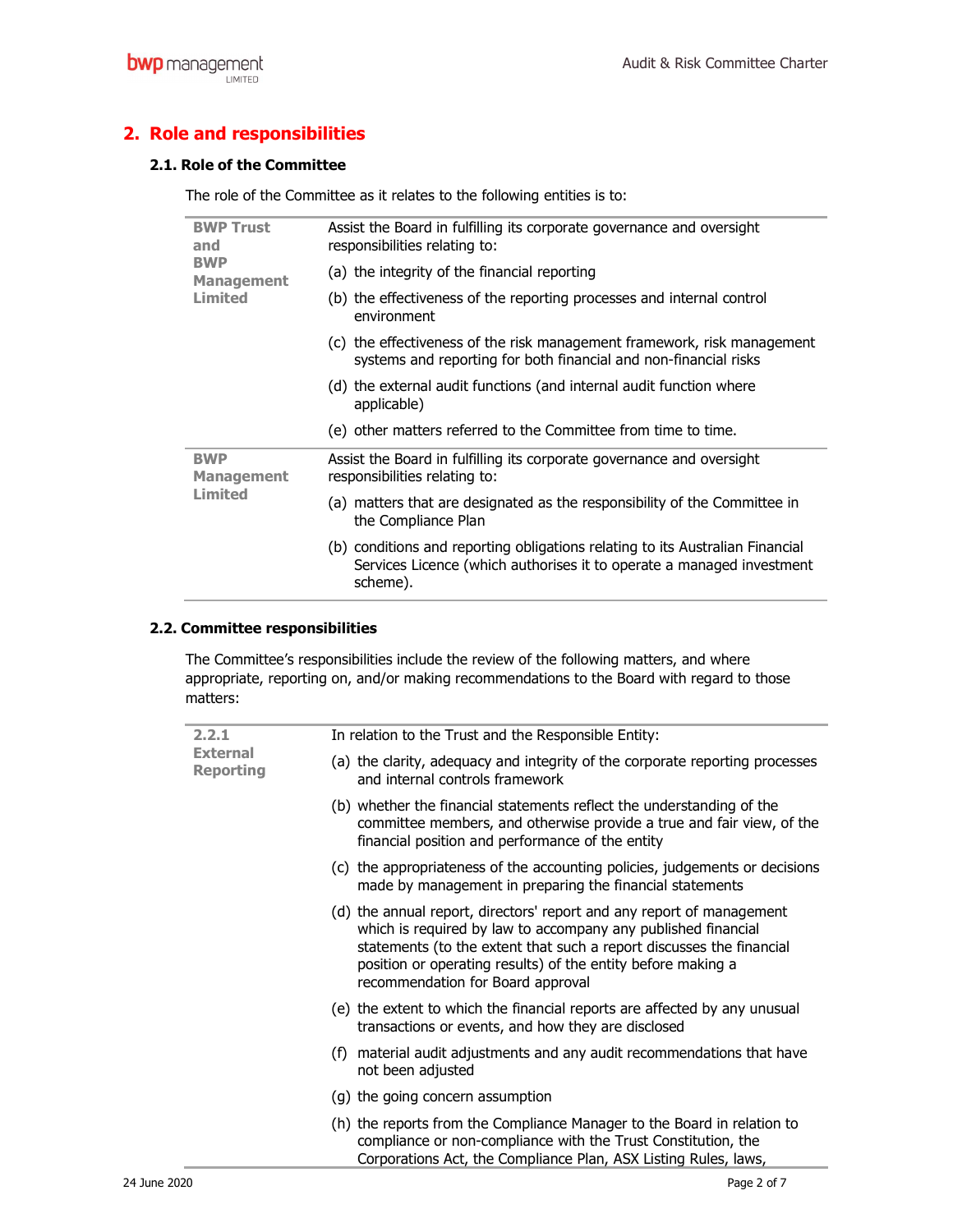|                                   |                               | regulations and other requirements, including the Responsible Entity's<br>Australian Financial Services Licence, for the purposes of external<br>reporting of financial and compliance information                                                                                                                                                                                                        |  |  |  |
|-----------------------------------|-------------------------------|-----------------------------------------------------------------------------------------------------------------------------------------------------------------------------------------------------------------------------------------------------------------------------------------------------------------------------------------------------------------------------------------------------------|--|--|--|
|                                   |                               | (i) compliance with applicable accounting standards, ASX Listing Rules,<br>the Corporations Act and other legal requirements in relation to the<br>half year and annual financial reports                                                                                                                                                                                                                 |  |  |  |
|                                   | (i)                           | management's assessment of the impact on the entity of proposed<br>professional and regulatory pronouncements regarding accounting<br>policies and financial reporting.                                                                                                                                                                                                                                   |  |  |  |
| 2.2.2<br><b>Risk</b>              |                               | In relation to the Trust:                                                                                                                                                                                                                                                                                                                                                                                 |  |  |  |
| <b>Management</b><br>and Internal |                               | (a) review the Trust's risk management framework at least annually to<br>satisfy itself that:                                                                                                                                                                                                                                                                                                             |  |  |  |
| <b>Controls</b>                   | i.                            | it continues to be sound                                                                                                                                                                                                                                                                                                                                                                                  |  |  |  |
|                                   | ii.                           | that the Responsible Entity is operating with due regard to the<br>risk appetite set by the Board                                                                                                                                                                                                                                                                                                         |  |  |  |
|                                   | iii.                          | that the risk management framework deals adequately with<br>financial and non-financial risks as well as contemporary and<br>emerging risks                                                                                                                                                                                                                                                               |  |  |  |
|                                   | iv.                           | where the Responsible Entity operates outside the current risk<br>appetite set by the Board, the Board has been appropriately<br>informed                                                                                                                                                                                                                                                                 |  |  |  |
|                                   | (b) review the processes for: |                                                                                                                                                                                                                                                                                                                                                                                                           |  |  |  |
|                                   | i.                            | assessing trends or changes associated with identified material<br>risks, and whether they remain within the risk appetite set by<br>the Board                                                                                                                                                                                                                                                            |  |  |  |
|                                   | ii.                           | assessing material exposure to environmental risks and social<br>risks and the processes in place to manage those risks                                                                                                                                                                                                                                                                                   |  |  |  |
|                                   | iii.                          | identifying new or emerging risks                                                                                                                                                                                                                                                                                                                                                                         |  |  |  |
|                                   | iv.                           | the maintenance of appropriate internal control systems<br>designed to manage and mitigate key risk areas                                                                                                                                                                                                                                                                                                 |  |  |  |
|                                   | ٧.                            | monitoring and reporting against compliance with the risk<br>management policy and the risk management framework                                                                                                                                                                                                                                                                                          |  |  |  |
|                                   |                               | (c) review and consider reports concerning any material actual and<br>suspected breaches of the law, including fraud and theft and assess<br>systems to manage this risk                                                                                                                                                                                                                                  |  |  |  |
|                                   |                               | (d) review and consider the processes used by the Compliance Manager to<br>monitor compliance with the Trust Constitution, the Corporations Act,<br>the Compliance Plan, ASX Listing Rules, laws, regulations and other<br>requirements including the Responsible Entity's Australian Financial<br>Services Licence; as well as procedures for reporting non-compliance to<br>management and/or the Board |  |  |  |
|                                   |                               | (e) review and consider the adequacy of management's processes to verify<br>the integrity of any periodic corporate report it releases to the market<br>that has not been audited or reviewed by an external auditor                                                                                                                                                                                      |  |  |  |
|                                   |                               | (f) review and consider the processes used for the valuation of Trust<br>property at regular intervals appropriate to the nature of the property                                                                                                                                                                                                                                                          |  |  |  |
|                                   |                               | (g) review and make recommendations to the Board in relation to the<br>Trust's insurance program, having regard to the Trust's business and                                                                                                                                                                                                                                                               |  |  |  |

the insurable risks associated with its business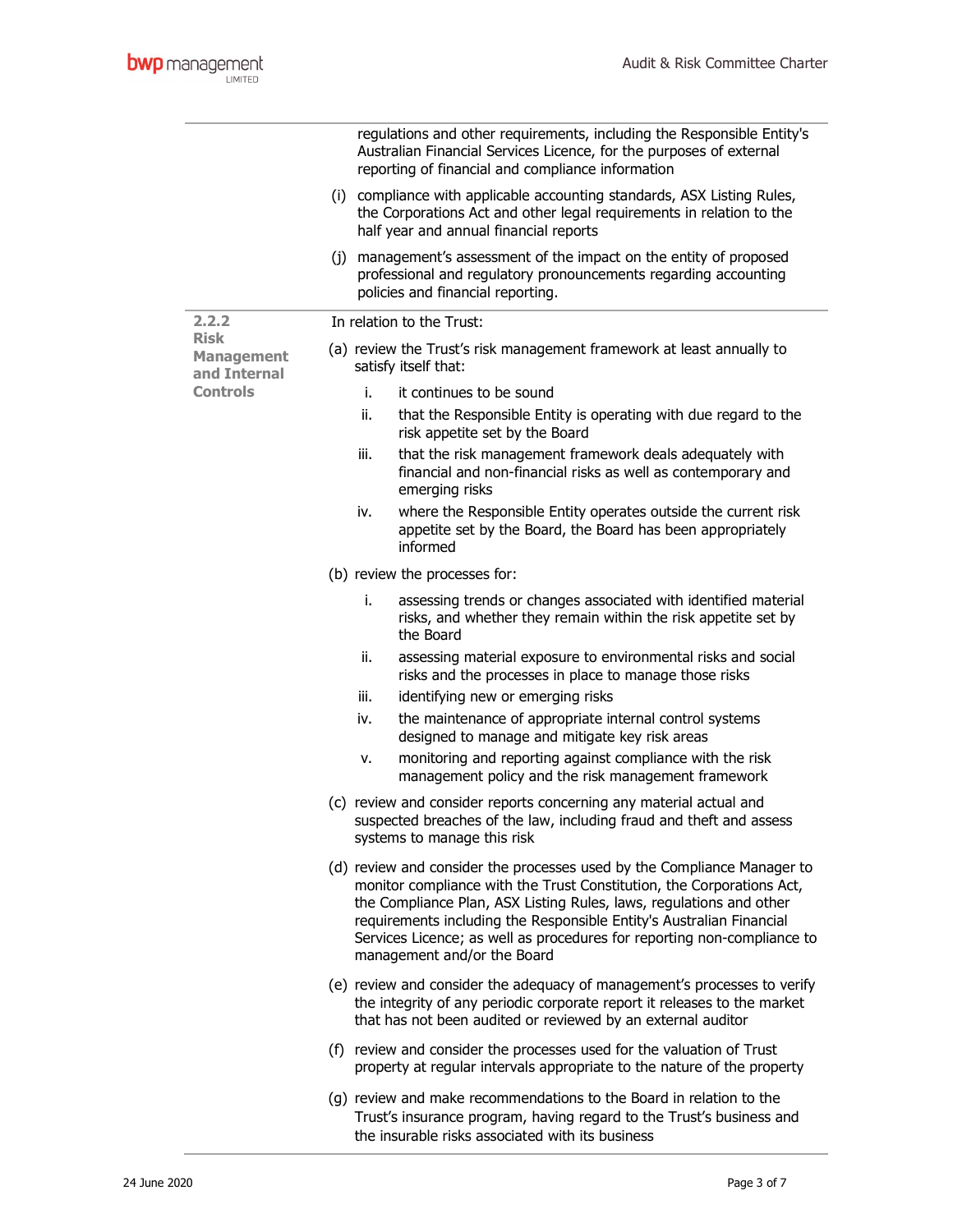|                                | (h) review any litigation, claim or other contingency which could have a<br>material effect upon the financial position or operating results of the<br>Trust                                                                                           |
|--------------------------------|--------------------------------------------------------------------------------------------------------------------------------------------------------------------------------------------------------------------------------------------------------|
|                                | (i) review and monitor related party transactions and assess their propriety                                                                                                                                                                           |
|                                | (j) assess at regular intervals whether the Trust's Compliance Plan is<br>adequate; report to the Board on the assessment, and make<br>recommendations to the Board about any changes that should be made<br>to the plan to improve its effectiveness. |
| 2.2.3                          | In relation to the Trust and the Responsible Entity:                                                                                                                                                                                                   |
| <b>External Audit</b>          | (a) assess the performance of the external auditor and make<br>recommendations to the Board on the appointment, reappointment or<br>replacement of the external auditor or on the rotation of the audit<br>engagement partner                          |
|                                | (b) review the terms of engagement for the external auditor, and agree<br>terms with the auditor including fees paid for audit and non-audit work                                                                                                      |
|                                | (c) review the scope of the external audit with the external auditor<br>including identified risk areas                                                                                                                                                |
|                                | (d) monitor the independence and effectiveness of the external auditor                                                                                                                                                                                 |
|                                | (e) review and assess non-audit services to be provided by the external<br>auditor, with particular consideration to the potential to impair or<br>appear to impair the external auditor's judgement or independence in<br>respect of the Trust;       |
|                                | (f) ensure the work of the external auditor is co-ordinated with any<br>internal audit programs                                                                                                                                                        |
|                                | (g) review and monitor management's responsiveness to the external audit<br>findings; and                                                                                                                                                              |
|                                | (h) on a regular basis, meet with the external auditor in the absence of<br>management.                                                                                                                                                                |
| 2.2.4                          | In relation to the Trust:                                                                                                                                                                                                                              |
| <b>Compliance</b><br>Audit     | (a) make recommendations to the Board on the appointment,<br>reappointment or replacement of the compliance auditor                                                                                                                                    |
|                                | (b) review the terms of engagement for the compliance auditor, and agree<br>terms with the auditor                                                                                                                                                     |
|                                | (c) review the scope, adequacy and quality of the compliance audit                                                                                                                                                                                     |
|                                | (d) monitor the independence and effectiveness of the compliance auditor                                                                                                                                                                               |
|                                | (e) review and monitor management's responsiveness to the compliance<br>audit findings; and                                                                                                                                                            |
|                                | (f) on a regular basis, meet with the compliance auditor in the absence of<br>management.                                                                                                                                                              |
| 2.2.5<br><b>Internal Audit</b> | In relation to the Trust, the Committee should periodically assess the<br>requirement for an internal audit function.                                                                                                                                  |
|                                | If there is an internal audit function, the Committee must review and,<br>where appropriate, report on and/or make recommendations to the Board<br>on:                                                                                                 |
|                                | (a) the appointment or removal of the internal auditor                                                                                                                                                                                                 |
|                                | (b) the resourcing of the internal audit function                                                                                                                                                                                                      |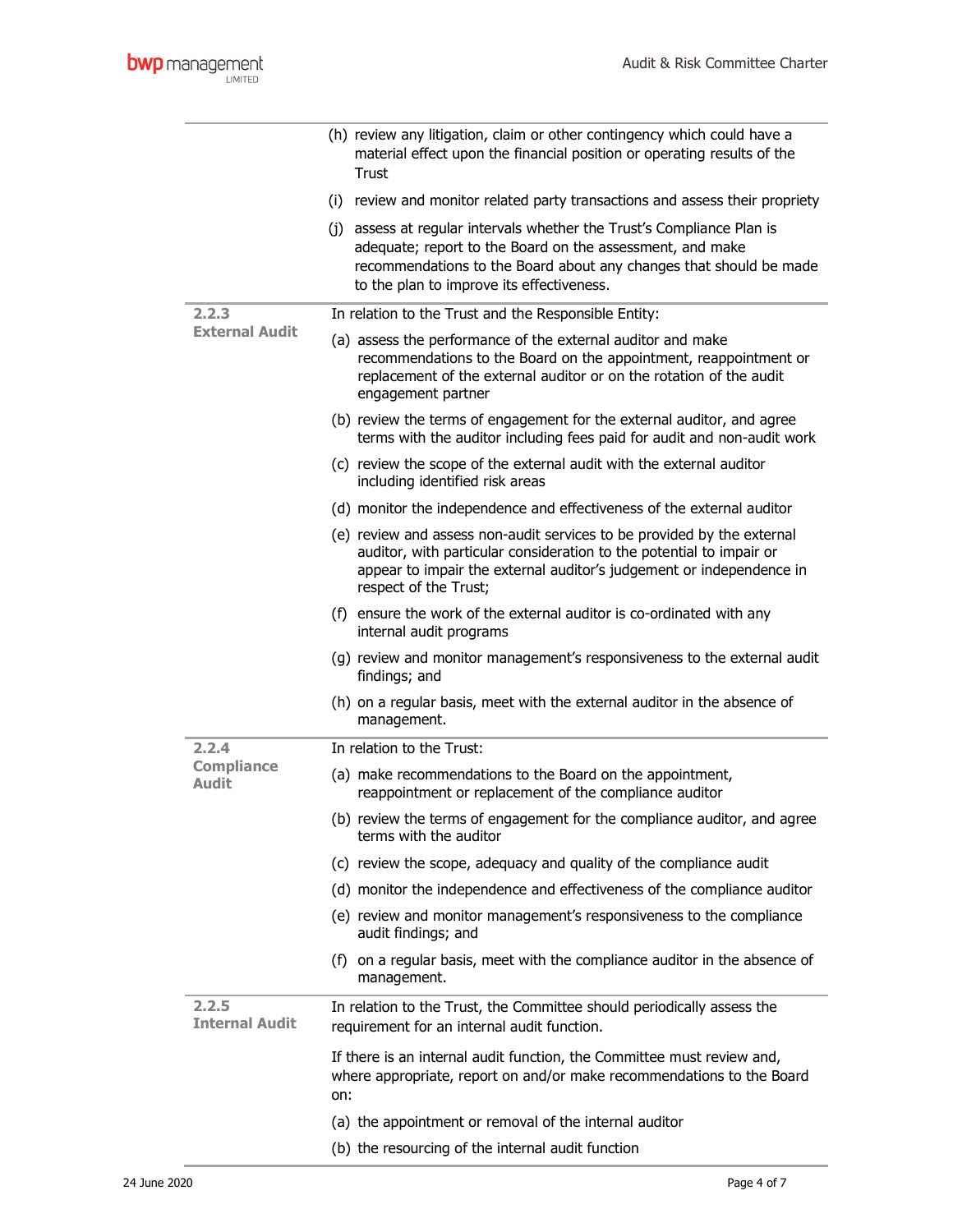|                                                      | (c) the scope and adequacy of the internal audit work plan                                                                                                                                                   |
|------------------------------------------------------|--------------------------------------------------------------------------------------------------------------------------------------------------------------------------------------------------------------|
|                                                      | (d) the compliance with, and effectiveness of, the internal audit work plans                                                                                                                                 |
|                                                      | (e) the reports from the internal auditor, management plans and action<br>plans in relation to the audit findings and the implementation of those<br>action plans, and                                       |
|                                                      | (f) the independence, objectivity and performance of the internal audit<br>function.                                                                                                                         |
|                                                      | Where there is an internal audit function, the Committee should:                                                                                                                                             |
|                                                      | (a) satisfy itself there has been adequate disclosure on how the internal<br>audit function is structured and what role it performs,                                                                         |
|                                                      | (b) satisfy itself that the internal auditor is suitably qualified and brings the<br>requisite degree of skill, independence and objectivity to the role                                                     |
|                                                      | (c) ensure that the internal auditor has a direct line to the Board or Audit<br>& Risk Committee                                                                                                             |
|                                                      | (d) on a regular basis, meet with the internal auditor in the absence of<br>management.                                                                                                                      |
|                                                      | Where there is no internal audit function, the Committee should:                                                                                                                                             |
|                                                      | (a) ensure disclosure of that fact and the processes the Trust employs for<br>evaluating and continually improving the effectiveness of its<br>governance, risk management and internal control processes    |
|                                                      | (b) review periodically whether there is a need for such a function.                                                                                                                                         |
| 2.2.6                                                | The Committee should:                                                                                                                                                                                        |
| <b>Communications</b><br>with the<br><b>Auditors</b> | (a) ensure there are open and ongoing communications between the<br>Committee and the Trust's auditors                                                                                                       |
|                                                      | (b) ensure opportunities are provided at Committee meetings for the<br>auditors to meet with the Committee without management present and<br>without minutes of the discussions being shared with management |
|                                                      | (c) ensure the auditors have open access to the Committee Chairman<br>without management present and outside of formal committee<br>meetings.                                                                |

#### 2.3. Responsibilities of the Committee Chairman

The Committee Chairman's responsibilities include:

- (a) providing leadership to the Committee
- (b) facilitating a constructive and effective relationship between the Committee, the Board and the auditors
- (c) being accessible to the auditors and available to meet with the auditors from time to time
- (d) approving agendas for Committee meetings in conjunction with the Company Secretary and the Managing Director and/or Finance Manager, and ensuring that adequate time is available for discussion of all agenda items
- (e) ensuring the efficient organisation and conduct of the Committee's function
- (f) reporting to the Board on the Committee's recommendations.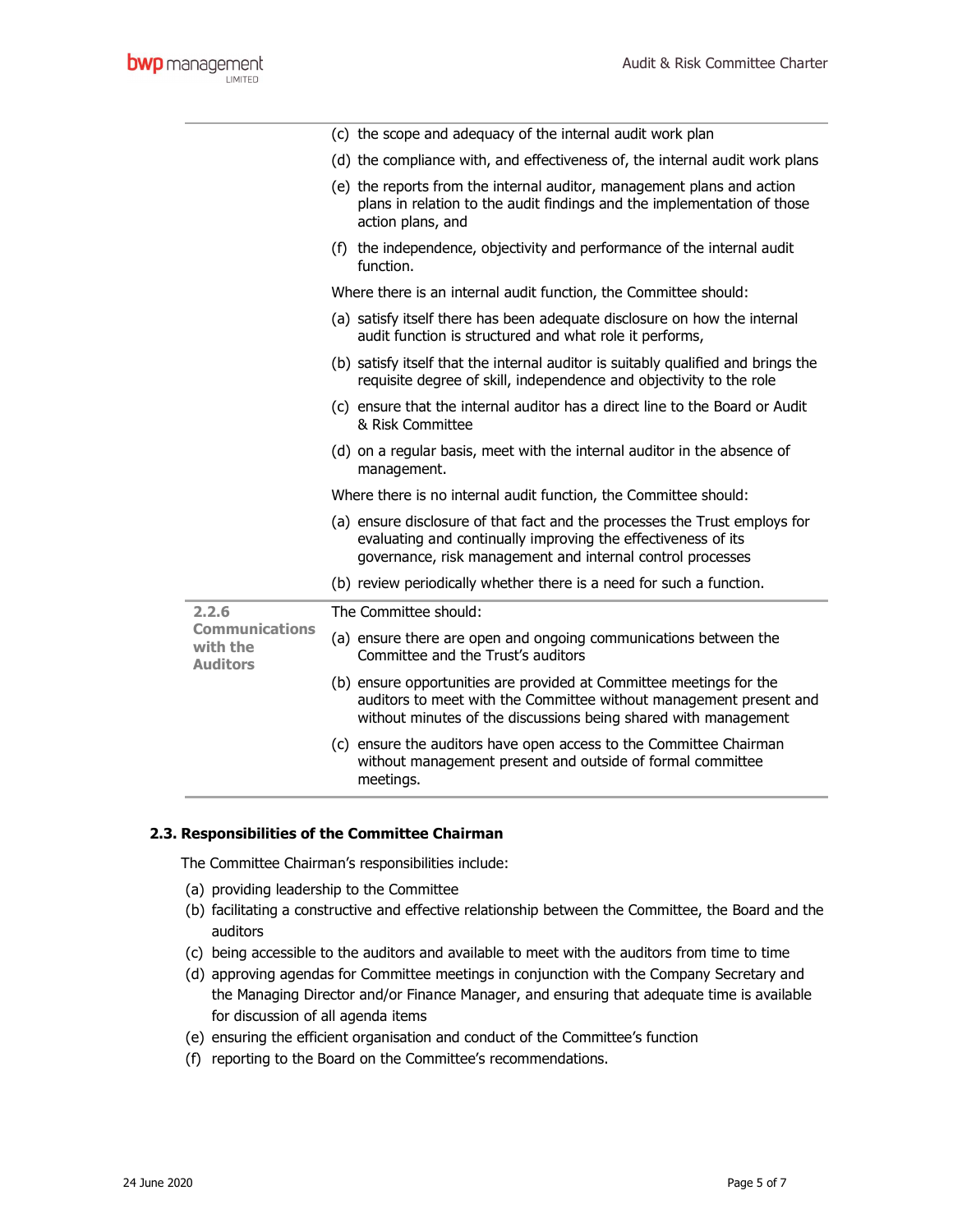# 3. Committee composition

#### 3.1. Membership

The Committee should be of sufficient size and independence, and its members between them, should have the necessary technical knowledge and a sufficient understanding of the industry in which the Trust operates, to be able to discharge the Committee's responsibilities effectively.

The Committee will be appointed by the Board and will consist of:

- (a) at least three members, all of whom are non-executive directors and a majority of whom are "external directors" (in accordance with the definition of "external directors" in section 601JA of the Corporations Act 2001)
- (b) members who are sufficiently financially literate to understand financial statements and general accounting principles, for the purpose of assessing and questioning information presented in Committee meetings
- (c) members who understand the Trust's structure, controls and typical transactions in order to adequately assess any significant risks faced by the Trust
- (d) at least one member who has relevant financial qualifications and experience
- (e) at least one member who has relevant industry experience.

Any directors of the Board who are not Committee members are entitled to attend Committee meetings and receive copies of Committee papers.

#### 3.2. Committee Chairman

The Chairman of the Committee is appointed by the Board.

The Committee Chairman will be a non-executive director who satisfies the criteria for external directors as described in section 601JA of the Corporations Act and who is not the chairman of the Board.

## 4. Proceedings of meetings

#### 4.1. Frequency of meetings

The Committee will meet often enough to carry out its role effectively, but in any event, not less than twice each financial year. A member of the Committee may convene a meeting of the Committee at any time.

#### 4.2. Quorum

A quorum of the Committee is two members who are "external directors" as defined in section 601JA of the Corporations Act 2001 (the "Act").

#### 4.3. Voting

Only members of the Committee are entitled to vote on a resolution of the Committee. A resolution may be passed by a simple majority. The Chairman does not have a casting vote in addition to their deliberative vote.

The Committee may pass resolutions without a meeting subject to complying with the requirements of the Board's Circular Resolution Protocol.

#### 4.4. Company Secretary

The Company Secretary will act as Secretary to the Committee, unless otherwise determined by the Committee.

#### 4.5. Attendees

Meetings of the Committee will generally be attended by the Managing Director of the Responsible Entity together with the Head of Property, Finance Manager and Company Secretary.

Where appropriate, the auditors of the Trust and Responsible Entity are also invited to attend.